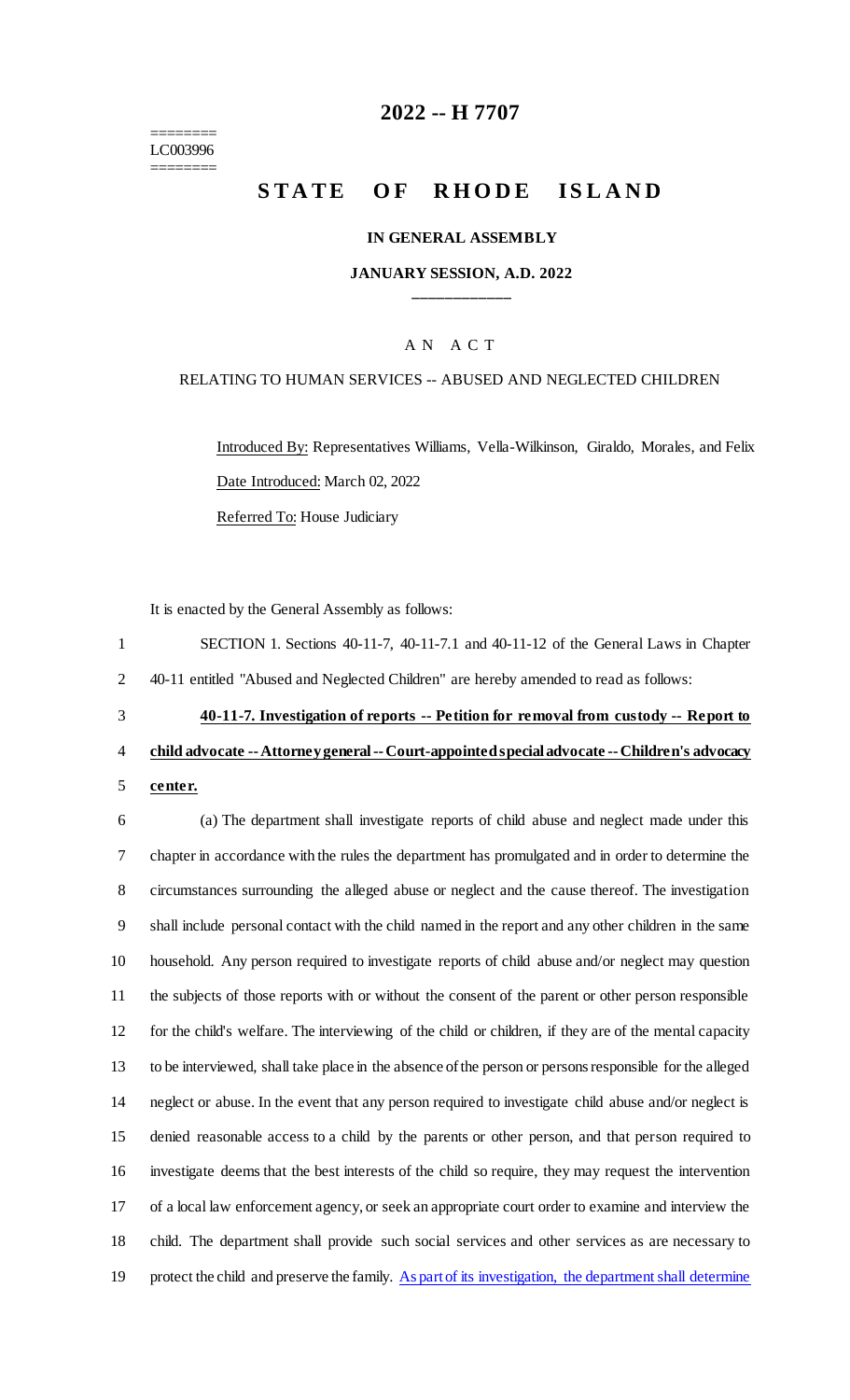the existence of and the fitness of immediate family members or next of kin of the child for placement of the child prior to placement of the child into any foster care arrangement. The department shall devote at least two (2) weeks to the task of identifying immediate family members

or next of kin.

 (b) In the event that after investigation it is determined by the department that the child is being or has been abused or neglected but that the circumstances of the child's family or otherwise do not require the removal of the child for his or her protection, the department may allow the child to remain at home and provide the family and child with access to preventative support and services. In addition, the department is authorized to petition the family court for an order for the provision of treatment of the family and child. Provided, further, the department shall notify the children's advocacy center of all suspected cases of child sexual abuse.

 (c) The department shall have the duty to petition the family court for removal of the child from the care and custody of the parents, or any other person having custody or care of the child, if there is a determination that a child has been abused or neglected; which results in a child death, serious physical or emotional harm, sexual abuse or exploitation, or an act or failure to act that represents an imminent risk of serious harm. In addition, in cases of alleged abuse and/or neglect, the department may petition the family court for the removal of the alleged perpetrator of that abuse and/or neglect from the household of the child or children when the child or children are eleven (11) years of age or older. It shall be the responsibility of the department to make the parent or other person responsible for the child's welfare aware of the court action, the possible consequences of the court action, and to explain the rights of the parent relative to the court action.

 (d) The department shall forward immediately any reports of institutional child abuse and neglect to the child advocate who shall investigate the report in accordance with chapter 73 of title 42, and also to any guardian ad litem and/or attorney of record for the child.

 (e) In the event that after investigation the department takes any action regarding placement of the child, the department shall immediately notify the child advocate of such action.

 (f) In the event that after investigation the department has reasonable cause to know or suspect that a child has been subjected to criminal abuse or neglect, the department shall forward immediately any information as it relates to that knowledge or suspicion to the law enforcement agency.

## **40-11-7.1. Family court proceedings.**

 (a) The family court shall, upon the filing of an ex parte petition, hereunder, immediately take any action it deems necessary or appropriate for the protection of the child, or children, suspected of being abused or neglected, including the removal of the child, or children, from the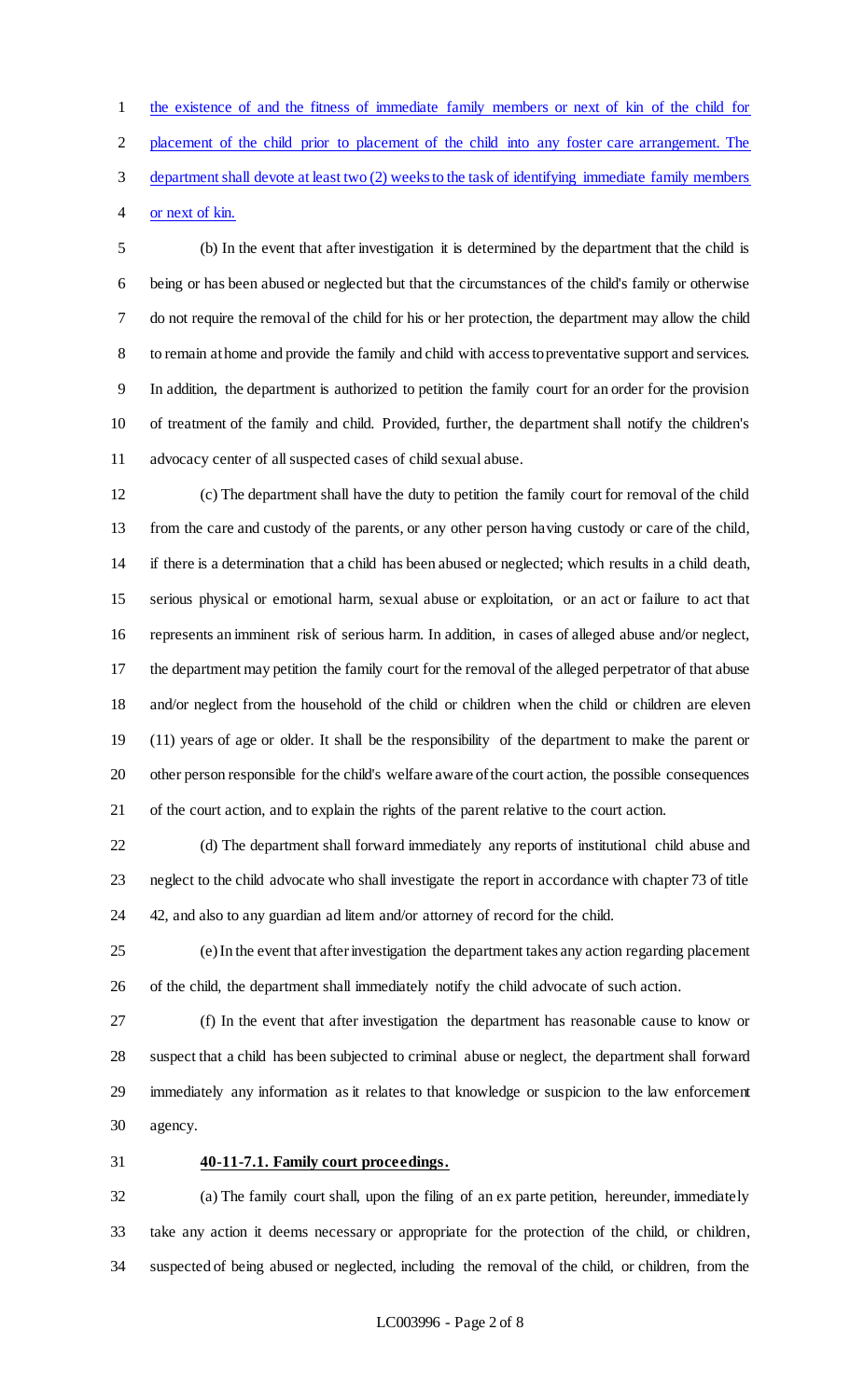- custody of the parent, or parents, or other person suspected of the abuse or neglect.
- (b) A hearing on the petition shall be held within seven (7) days from the filing thereof, for the court to:
- (1) Advise the parent, or parents, or other person having care of the child, of the allegations contained in the petition;
- (2) Enter either a denial or admission of the allegations contained in the petition;
- (3) Ensure that a guardian ad litem and/or a court-appointed special advocate has been appointed to represent the child;

 (4) Appoint an attorney to represent the parent, or parents, or any other person having care of the child, alleged to have abused or neglected a child when the parent or custodian is unable to afford representation, as determined by the court;

- (5) Advise the parent, or parents, or any other person having care of the child, of his or her right to a probable cause hearing on the ex parte petition to be held as soon as practicable but no 14 later than ten (10) days from the date of the request;
- (6) Make inquiry of the mother of the child to determine the identity of the biological father of the child, if necessary;
- (7) In the event that a person named as a putative father appears and denies that he is the biological father of the child, the court shall direct that any such putative father execute a written denial of paternity setting forth the implications of the denial in a form to be adopted by the family court in accordance with the provisions of this section. Execution of the document by the putative father shall constitute prima facie evidence of his denial of paternity. Upon execution of the denial of paternity form, the court shall find that the department has no duty to make reasonable efforts to strengthen and encourage the relationship between the child and that putative father and the lack of such efforts may not be cited for any purpose by the putative father in any future proceeding conducted pursuant to the provisions of this chapter, the provisions of chapter 7 of title 15 or chapter 8 of title 15;
- 

27 (8) Make any interim orders in its discretion respecting the rights of the child; including,

but not limited to, placement of the child in the care of immediate family members or next of kin

- of the child pursuant to the findings of the department required by § 40-11-7.
- (c) The family court, upon identification of an alleged biological father by the mother of the child, shall order service of the petition and notice of hearing date to be made upon him in accordance with the rules of juvenile proceedings.
- (1) If an alleged putative father appears at the hearing or appears at any subsequent hearing and denies paternity, the court shall direct that any such putative father execute a written denial of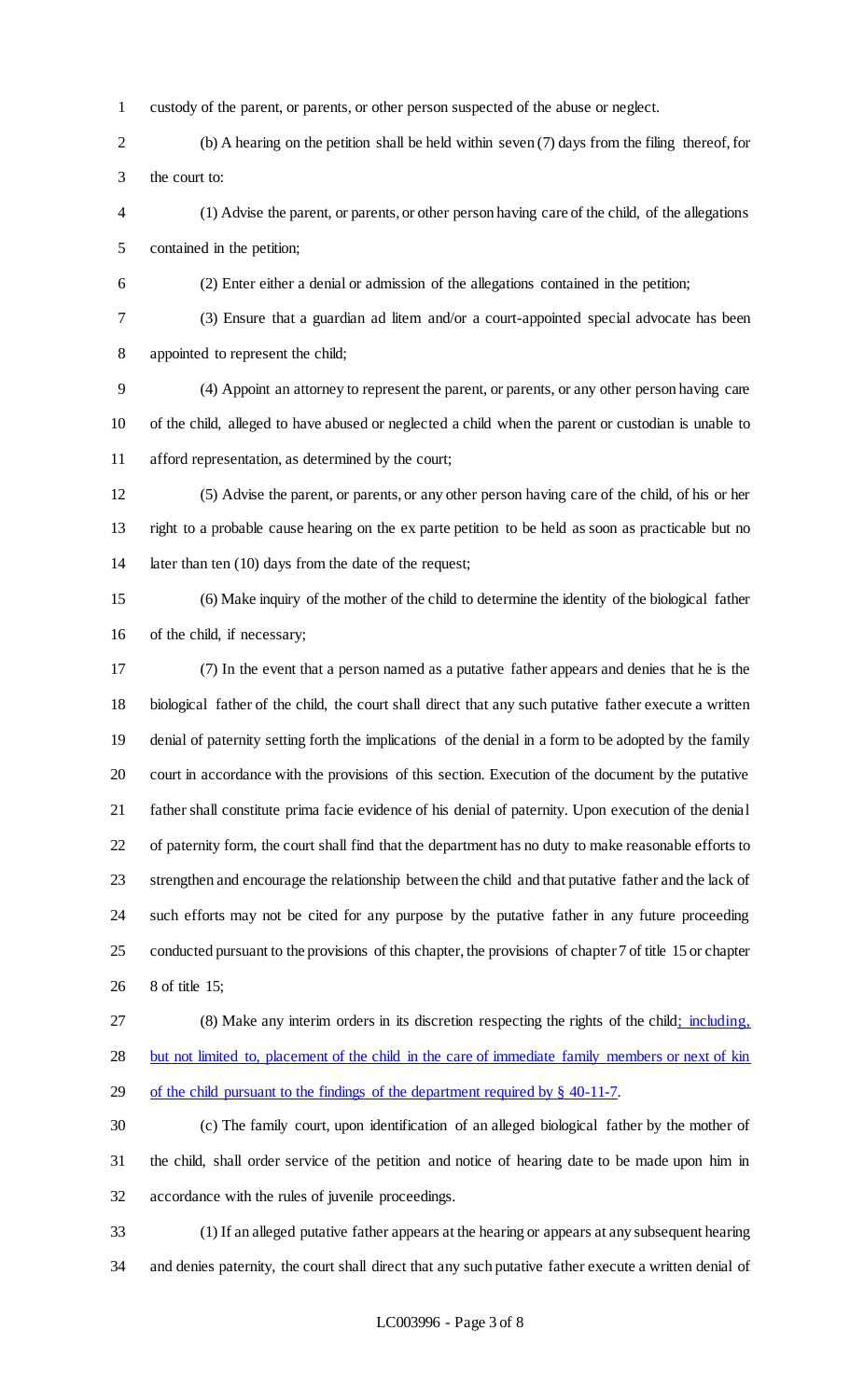paternity setting forth the implications of the denial in a form to be adopted by the family court in accordance with the provisions of this section. Execution of the document by the putative father shall constitute prima facie evidence of his denial of paternity. Upon execution of the denial of paternity form, the court shall make a finding that the department has no duty to make reasonable efforts to strengthen and encourage the relationship between the child and that putative father and the lack of such efforts may not be cited for any purpose by the putative father in any future proceeding conducted pursuant to the provisions of this chapter, the provisions of chapter 7 of title 15 or the provisions of chapter 8 of title 15.

 (2) If an alleged putative father appears and neither admits nor denies paternity, the department of children, youth and families shall, within five (5) days, refer the putative father to the department of human services for a determination of paternity in accordance with chapter 8 of title 15.

 (3) If a putative father, having been duly served with notice, fails to appear, the court shall find that the department has no duty to make reasonable efforts to strengthen and encourage the relationship between the child and the putative father and the lack of such efforts may not be cited for any purpose in any future proceedings conducted pursuant to the provisions of this chapter, the provisions of chapter 7 of title 15 or the provisions of chapter 8 of title 15.

 (d) Execution of a written denial of paternity pursuant to this chapter shall have no legal effect on paternity or child support proceedings commenced under chapter 8 of title 15.

 (e) At the probable cause hearing, credible hearsay evidence may, in the discretion of the court, be admissible. The petitioner may submit a signed physician's report that, while not conclusive, shall constitute prima facie evidence to support continued detention of the child pursuant to the ex parte order pending a trial on the merits.

## **40-11-12. Award of custody.**

 (a) If the court shall find that a child is abused or neglected within the meaning of this chapter, the court shall by decree duly enter process as follows.

 (b)(1) Place the child under the supervision of the department in his or her own home if the court makes a determination that the child will be safely maintained in the home, or award the care, custody, and control of the child to the department upon terms as the court shall determine. The court may place the custody of the child in the department until such time as it finds that the child may be returned to the parents, or other person previously having custody or care of the child, under circumstances consistent with the child's safety; including, but not limited to, placement of the child in the care of immediate family members or next of kin of the child pursuant to the findings of the 34 department as required by § 40-11-7.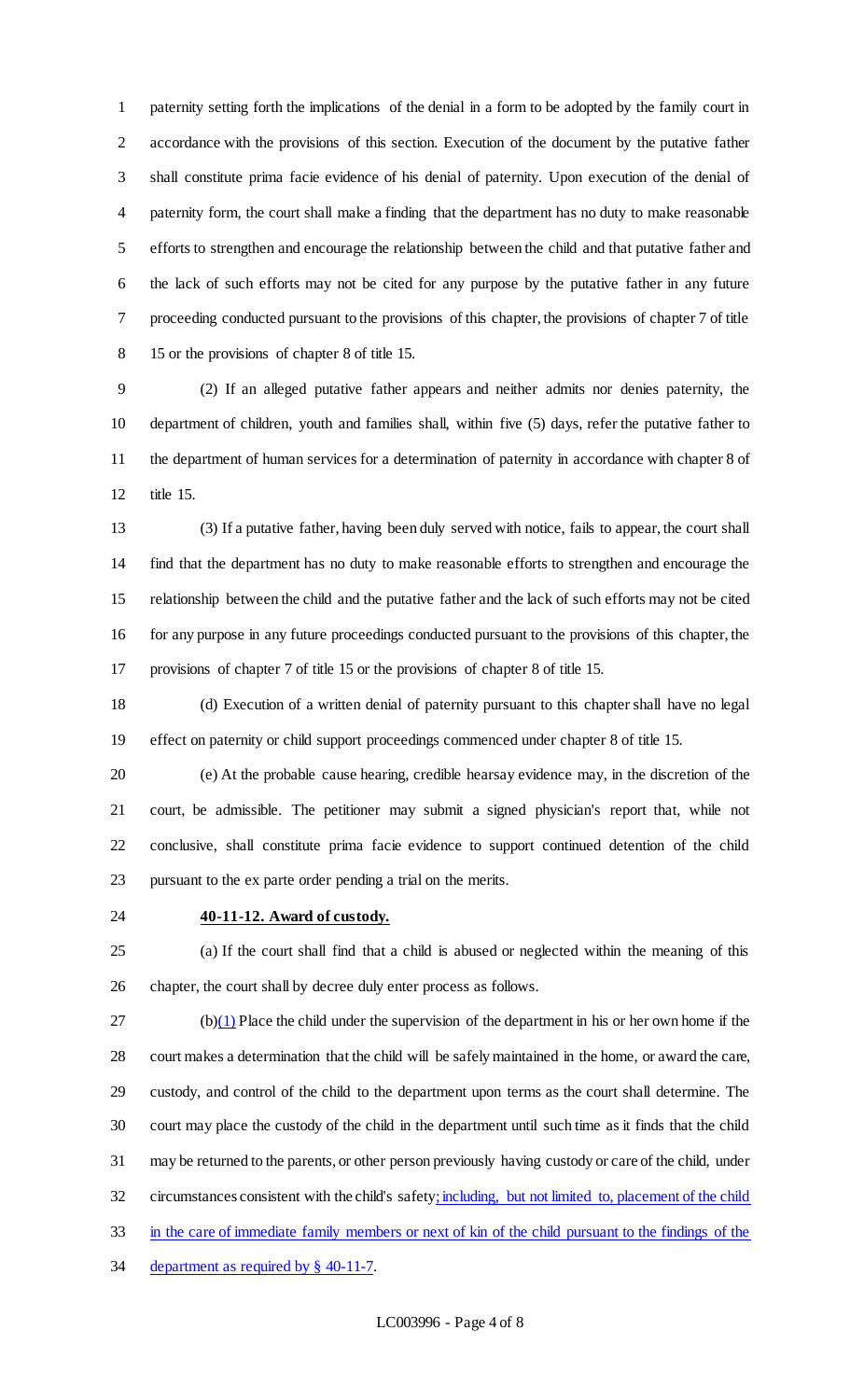(2) In the event that placement of the child in the care of immediate family members or

next of kin of the child is deemed inappropriate, placement with families of the child's ethnic,

cultural or racial heritage shall receive preference.

 (c) The court may require the parent, or person previously having custody, to undertake a program of counseling, including psychiatric evaluation and/or treatment as a prerequisite to the return of the child to his or her custody.

 (d) When a child has been placed in the care, custody, and control of the department pursuant to the provisions of this chapter or of chapter 1 of title 14, the court shall have the power to appoint a guardian of the person of the child.

 (e) No petition for guardianship shall be granted unless it contains the written consent of the parent or parents previously having custody of the child and of the department of children, youth and families.

 (f) The entry of a decree of guardianship pursuant to this section shall terminate the award of custody to the department and the involvement of the department with the child and the child's parents. The court may revoke a guardianship awarded pursuant to this section if the court finds, after a hearing on a motion for revocation, that continuation of the guardianship is not in the best interests of the child.

 (g) Notice of any hearing on such motion shall be provided by the moving party to the department of children, youth and families, the court-appointed special advocate, the parent or guardian, and any and all other interested parties.

 SECTION 2. Section 14-1-27 of the General Laws in Chapter 14-1 entitled "Proceedings in Family Court" is hereby amended to read as follows:

#### **14-1-27. Temporary detention in public or private institutions.**

 (a) Subject to § 14-1-11, provision may be made by the family court for the temporary detention of children at the training school for youth or in the custody of the director of the department of children, youth and families. The court may authorize the temporary placement of children in private homes licensed and approved by the department of children, youth and families and subject to the supervision of the court, or may arrange with any incorporated institution or agency licensed for child care, to receive for temporary care children ordered detained by the court. Unless good cause is shown to delay the commencement of the adjudicatory hearing, if a child is in detention, the family court shall commence the adjudicatory hearing within thirty (30) calendar days from whichever of the following events occurs latest: the date the petition is served on the child; or the date the child is placed in detention. In all such cases, the family court shall conclude the adjudicatory hearing within fifteen (15) calendar days of the commencement of the hearing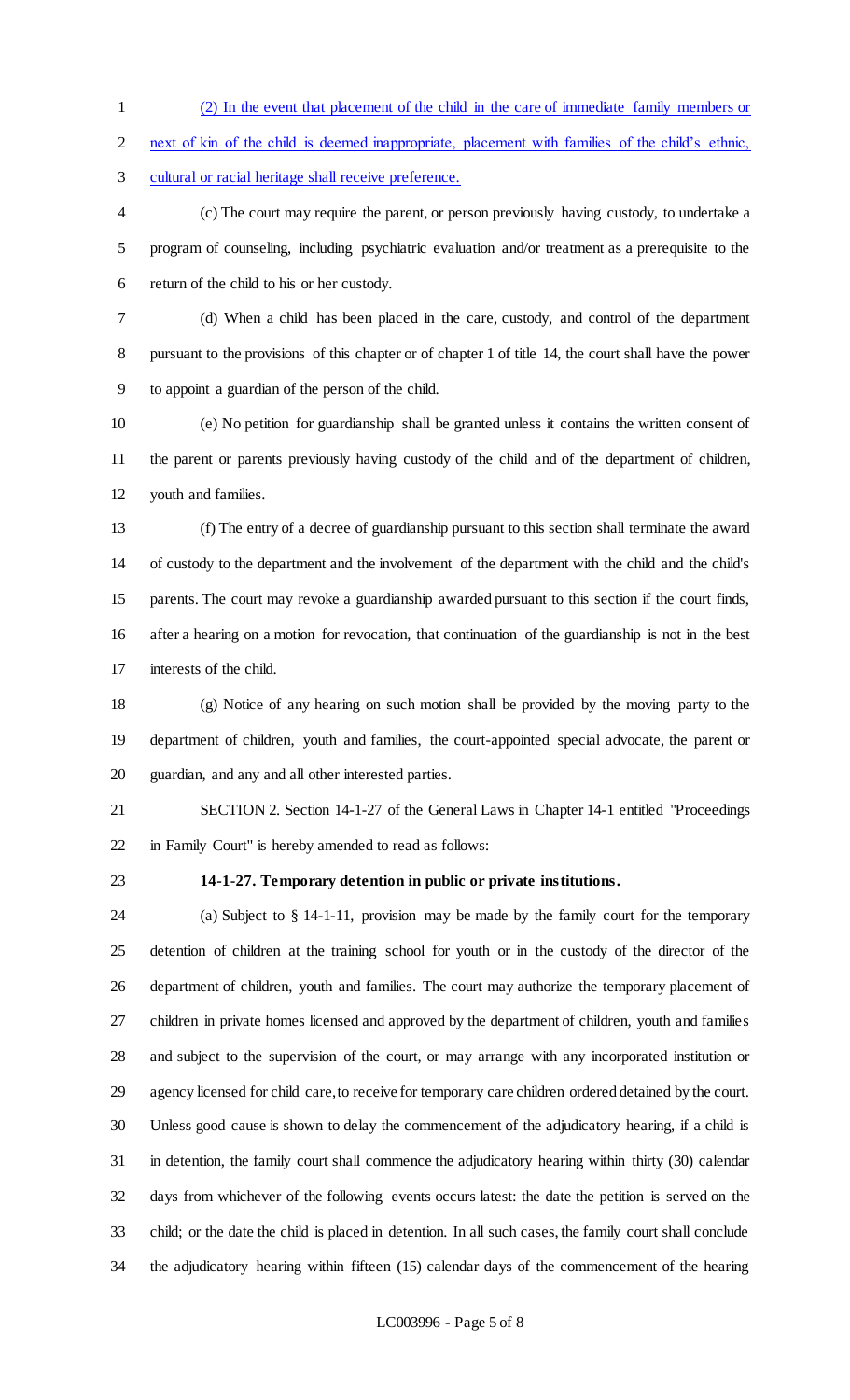unless good cause is shown to extend an adjudicatory hearing beyond fifteen (15) calendar days.

 (b) In any case wherein the attorney general files an application to waive and/or certify a youth, the juvenile may be detained at the training school for a period not to exceed ninety (90) days. In such cases, the department shall present to the family court a waiver report within forty- five (45) calendar days. At the expiration of ninety (90) days, the attorney general's petition for waiver and/or certification shall be decided by the family court, unless good cause is shown to extend the time upon which the family court may render such a decision.

 (c) When DCYF makes application to the court to take a child into temporary custody due to allegations of abuse and/or neglect or dependency, DCYF shall have the duty to investigate the possibility of placing the child or children with a fit and willing relative not residing with the parents. DCYF shall conduct an assessment into the appropriateness of placement of the child or children with the relative within thirty (30) days of the child's placement in the temporary custody of DCYF. If the department determines that the relative is a fit and proper person to have placement of the child, the child shall be placed with that relative, unless the particular needs of the child make the placement contrary to the child's best interests. All placements with relatives shall be subject to criminal records checks in accordance with § 14-1-34, foster care regulations promulgated by DCYF, and interstate compact approval, if necessary.

 (d) If DCYF proposes to place the child with a relative outside the state of Rhode Island, DCYF shall notify the parent who shall have an opportunity to file an objection to the placement with the family court within ten (10) days of receipt of the notice. A hearing shall be held before the child is placed outside the state of Rhode Island.

 (e) If the request of a relative for placement of a child or children is denied by DCYF, that relative shall have the right to petition the court for review. The court shall within five (5) days of the request conduct a hearing as to the suitability of temporary placement with the relative and shall make any orders incident to placement that it deems meet and just.

 (f)(1) Whenever the court determines that permanent placement or adoption is in the best interest of a child, a fit and willing relative who has been awarded placement of the child shall be given priority over a non-relative, provided that the placement or adoption is in the best interest of the child.

 (2) Whenever the court determines that the best interest of the child requires that permanent placement be awarded to a non-relative, placement with families of the child's ethnic, cultural or racial heritage shall receive preference.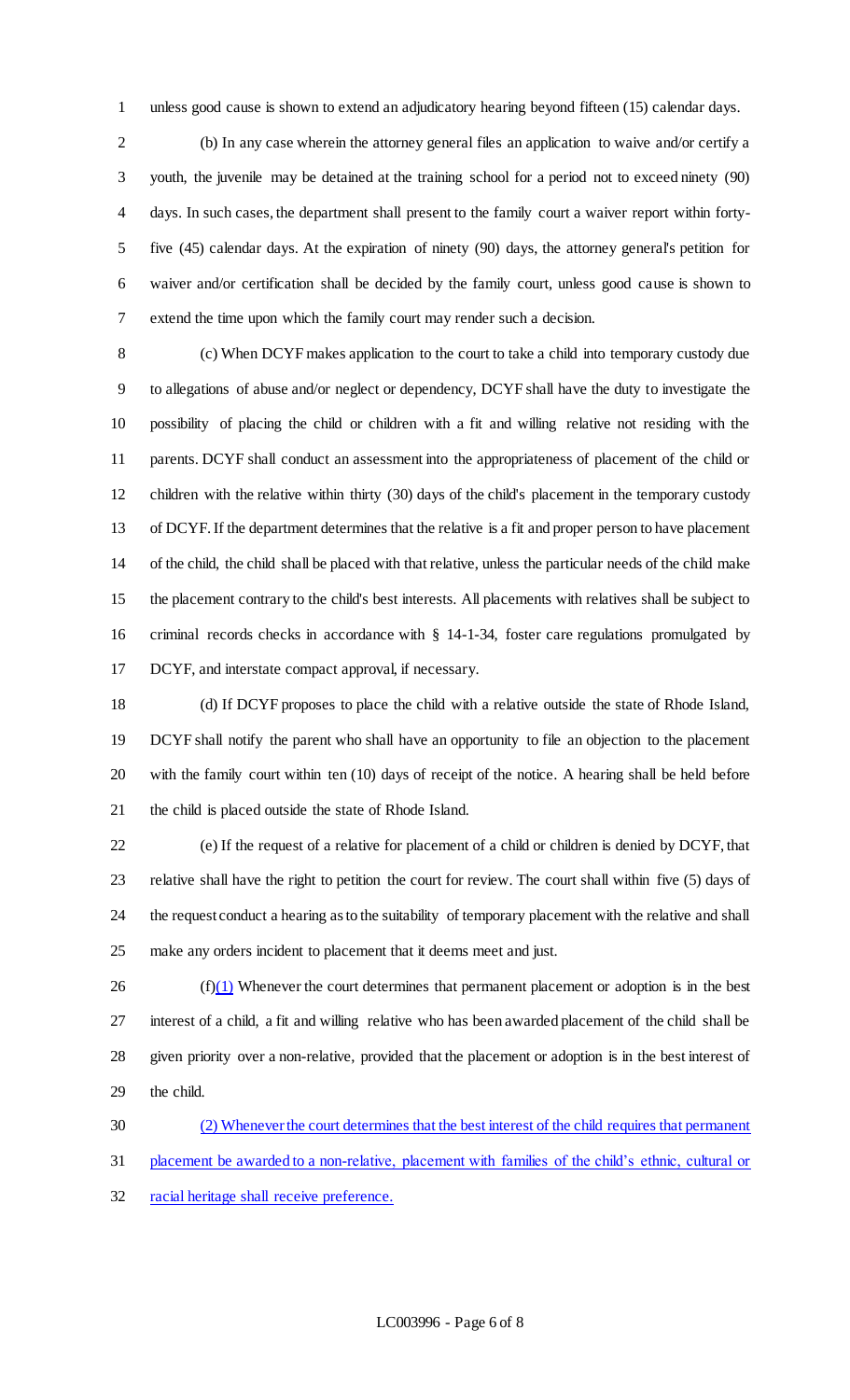1 SECTION 3. This act shall take effect upon passage.

======== LC003996 ========